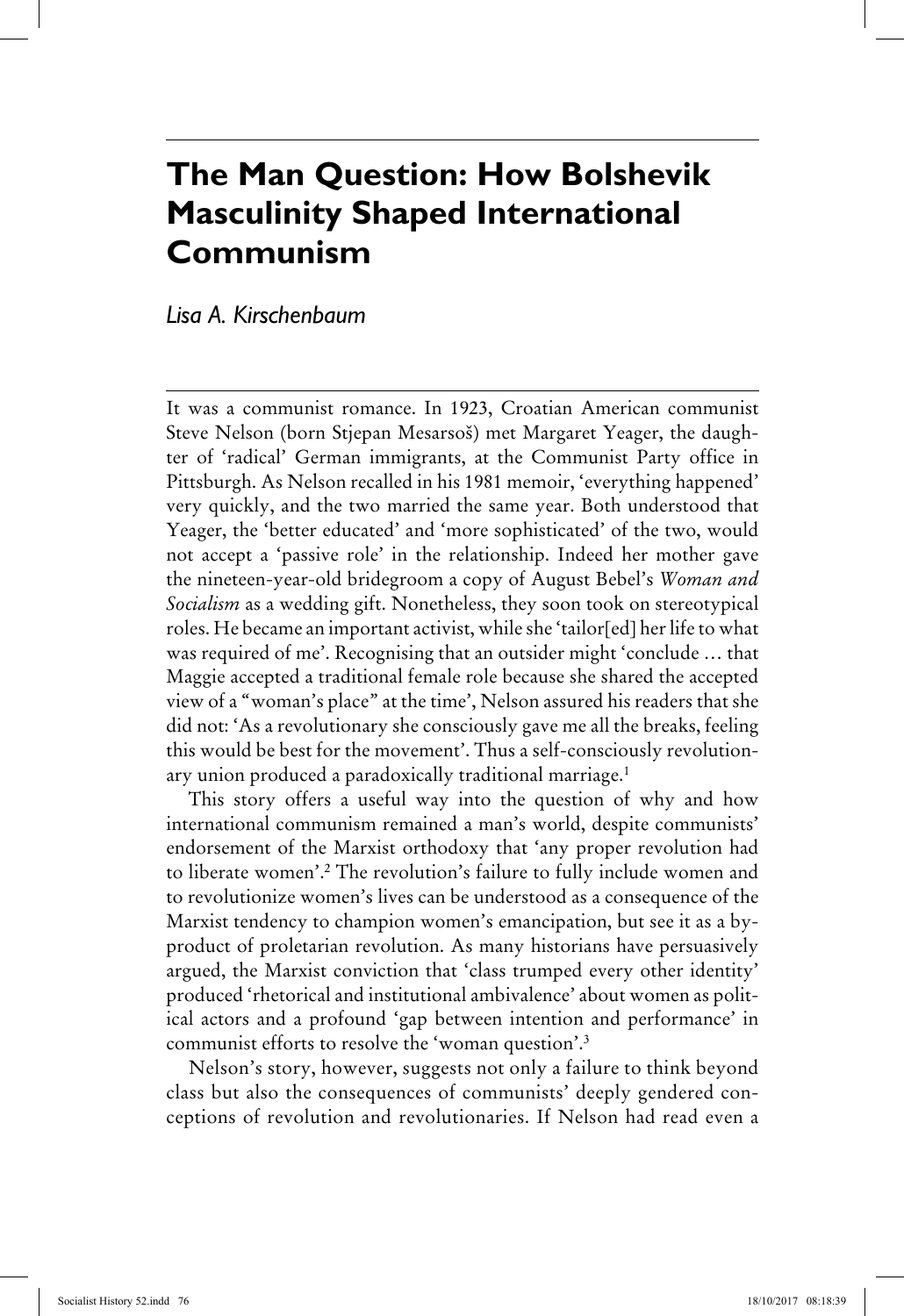few pages of Bebel, he would have learned that women were 'oppressed and wronged by the other sex' and that it was 'to the common interest of all women to remove their disabilities by changing the laws and institutions of the present state and social order'. At the same time, as Bebel also emphasized, the 'proletarian woman' had a 'duty … to join the men of her class in the struggle for a thorough-going transformation of society'.4 In that class struggle, women might have different 'instincts' than men.5 Nelson implicitly supported difference, but also and importantly choice. Yeager 'consciously' decided that the best way to serve the movement was to set aside her political activism in order to help her husband. As Nelson framed the situation, the issue was less his wife's emancipation than his political development. They agreed that: 'If I had the ability to become more effective among immigrant workers, it was essential that I be allowed to develop this ability'.6 What mattered here was manhood.

Moreover, communist conceptions of men and revolutionary masculinity were at least as ambiguous, fraught, and contradictory as communist understandings of women and feminism. Set against 'everchanging' images of model women communists – who might be factory workers, aviators, nurses, or mothers – representations of the ideal male communist appear 'fixed and unchanging': he was a muscular, tough, and disciplined fighter. The repetitive visual imagery may have made it look easy to 'attain the party's construction of masculinity'.7 But the images offered no clear guidelines for balancing the contradictory imperatives facing communist men. A hardened fighter, militant, brave, and self-sacrificing, the true Bolshevik was also a 'respectable' worker, who maintained communist (and earlier socialist) norms of 'sobriety, clean language, neat dress, sexual restraint, political involvement, and educational improvement', eschewing 'heavy drinking, brawling, womanizing, and cursing'.8

Being a true Bolshevik thus required the right 'amount' of masculinity.9 Too much, and a man became unreliable and undisciplined. Too little, and a man became an effeminate and ineffectual revolutionary. In short, revolutionary masculinity was difficult to attain and maintain. However, communist men, drawing on a long tradition of figuring the worker as male, never considered that a commitment to women's equality might require them to rethink revolutionary masculinity.10 They never acknowledged the existence of a 'man question' that fundamentally shaped efforts to resolve the 'woman question' in the years between the wars.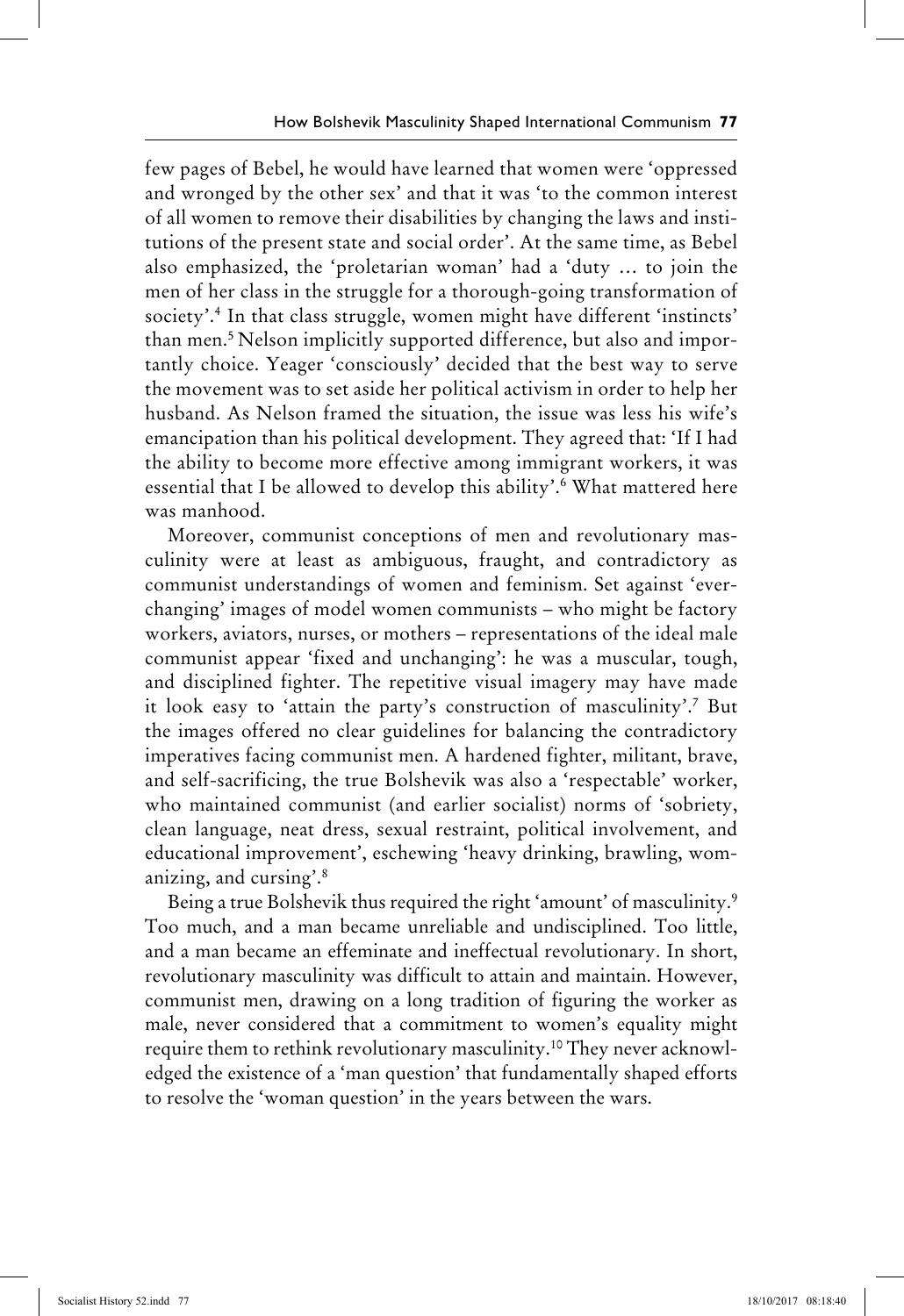### **Women in a man's revolution**

For women, the communist movement was full of ambiguities, contradictions, and failures. Committed in theory to gender and sexual emancipation, it was in practice unwelcoming to women and gender-based organising.<sup>11</sup> The 'Theses of the Communist Women's Movement' issued in 1921 urged women to enlist in communist parties as 'as members with equal rights and duties', while also emphasizing the need to 'educate women', who under capitalism constituted a uniquely 'intellectually and politically backward' segment of society. These contradictions can be explained in ideological terms as a consequence of Marxist hostility to allegedly 'bourgeois' feminism.12 They can also be understood as a product of communist cultures that defined revolution and revolutionaries as masculine.

The communist commitment to gender equality was often quite powerful. Communist parties did more to recruit women than other contemporary political organisations, and the emancipated woman became an emblem of communist modernity. The new Soviet state seemed to confirm the socialist truism that social revolution would bring a revolution in gender as it quickly legalised abortion, reconfigured marriage as a union of equals, and began constructing networks of communal kitchens, laundries, and childcare facilities designed to free women from domestic burdens.13 These achievements added to the international appeal of the Bolshevik Revolution and inspired women militants to free themselves from the fetters of the old world . 14 Comintern parties led campaigns for gender and sexual (and also racial) equality. The French party advocated for women's rights at work, in education, and in private life, fighting until the mid-1930s for access to abortion and contraception. It also supported women's suffrage.15 The German party sponsored a popular campaign to decriminalize abortion under the slogan 'Your body belongs to you'.16 The Soviet state's 1922 decriminalisation of 'sodomy' – same sex relations between men – similarly energized German communists to work for the decriminalisation of male homosexuality.17

But even as communist parties promoted an agenda of gender equality, communist cultural norms produced and maintained aggressively masculinist environments. We can see this happening in Soviet Komsomol (Communist Youth League) cells, where young men addressed young communists women not as 'comrade' but as '*baba*', a word that could mean 'peasant woman', but that in communist circles was profoundly pejorative.18 The baba served as the 'foil' for the comrade: 'No man wanted to be called a baba'.19 French communists similarly distinguished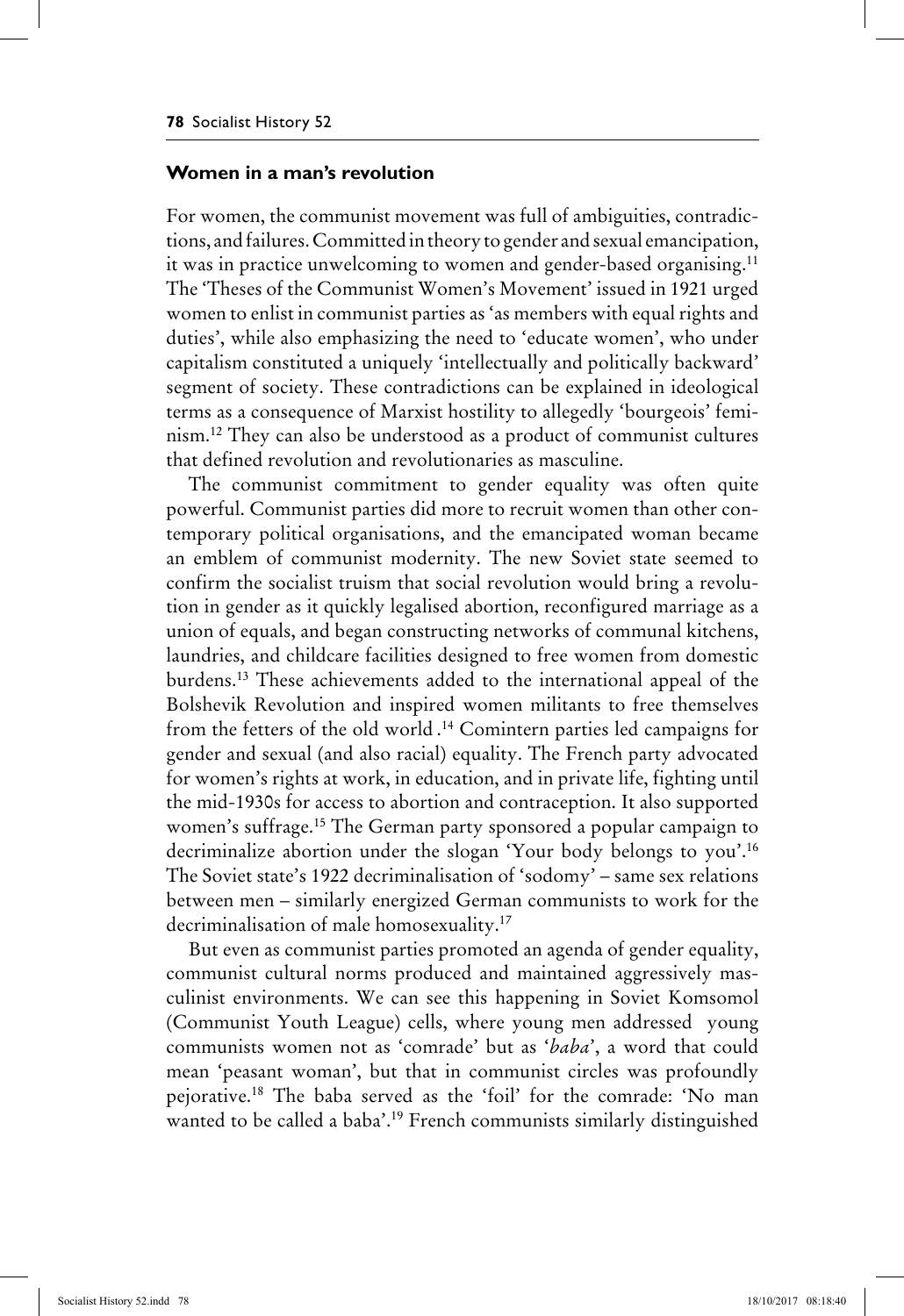(male) 'comrades' from 'the charming female comrades'.20 Both practices confirmed men's revolutionary masculinity by defining woman as 'backward', frivolous, and in need of male tutelage.

Accepting the assumption that 'real' revolutionaries were male, some women communists fashioned themselves as 'pseudo-men'.21 Communist media supported this strategy. The first woman worker to appear in Soviet propaganda in 1920 was a blacksmith's assistant who 'except for her skirt and hair style' replicated the appearance of her male counterpart.<sup>22</sup> By the late 1920s, the image of the Soviet 'new woman' as 'desexualized', 'defeminized', and 'boyishly masculine' was firmly established.<sup>23</sup> Nonetheless, when women acted like men they encountered male resistance and hostility. Women in the Komsomol who donned leather jackets, pants, boots, and greatcoats found themselves marginalised as excessively and unattractively masculine.<sup>24</sup> German women who joined the paramilitary Red Front Fighting League (*Rotfrontkämpferbund*, RFB) wore the same military-style uniform as the men, participated in the same demonstrations and military drills, and in some cases 'held key positions at the district level'. Ultimately, however, men responded to them as interlopers. Concluding that women threatened to 'destroy' the 'front-fighting character' of the RFB, its leaders excluded them in 1925, and demanded that they relinquish their uniforms (not all did).25 This reflected not simply 'ambivalence' about feminism, but anxiety about the feminisation of the 'man's party' and the man's revolution.<sup>26</sup>

#### **Revolutionary masculinity**

The International Lenin School in Moscow was the Comintern's most prestigious institution for training foreign communists. Founded in 1926 as part of the effort to 'bolshevize' national parties and closed in 1938, the school graduated roughly 3,000 students from fifty-nine countries.<sup>27</sup> Its student body was predominately male, hardly surprising as women constituted a minority of communist parties' memberships, ranging from a quarter of the Czechoslovak party in 1924 to perhaps four percent of the French party in the same year.<sup>28</sup> Yet even in this male-dominated institution, moulding international communists into tough but disciplined Bolsheviks proved difficult. The conceptions of appropriate working class masculinity that the students brought with them did not always line up with the preferred Bolshevik model. More fundamentally, Bolshevik masculinity itself was rife with contradictions as it demanded displays of both virility and submission to the will of the party.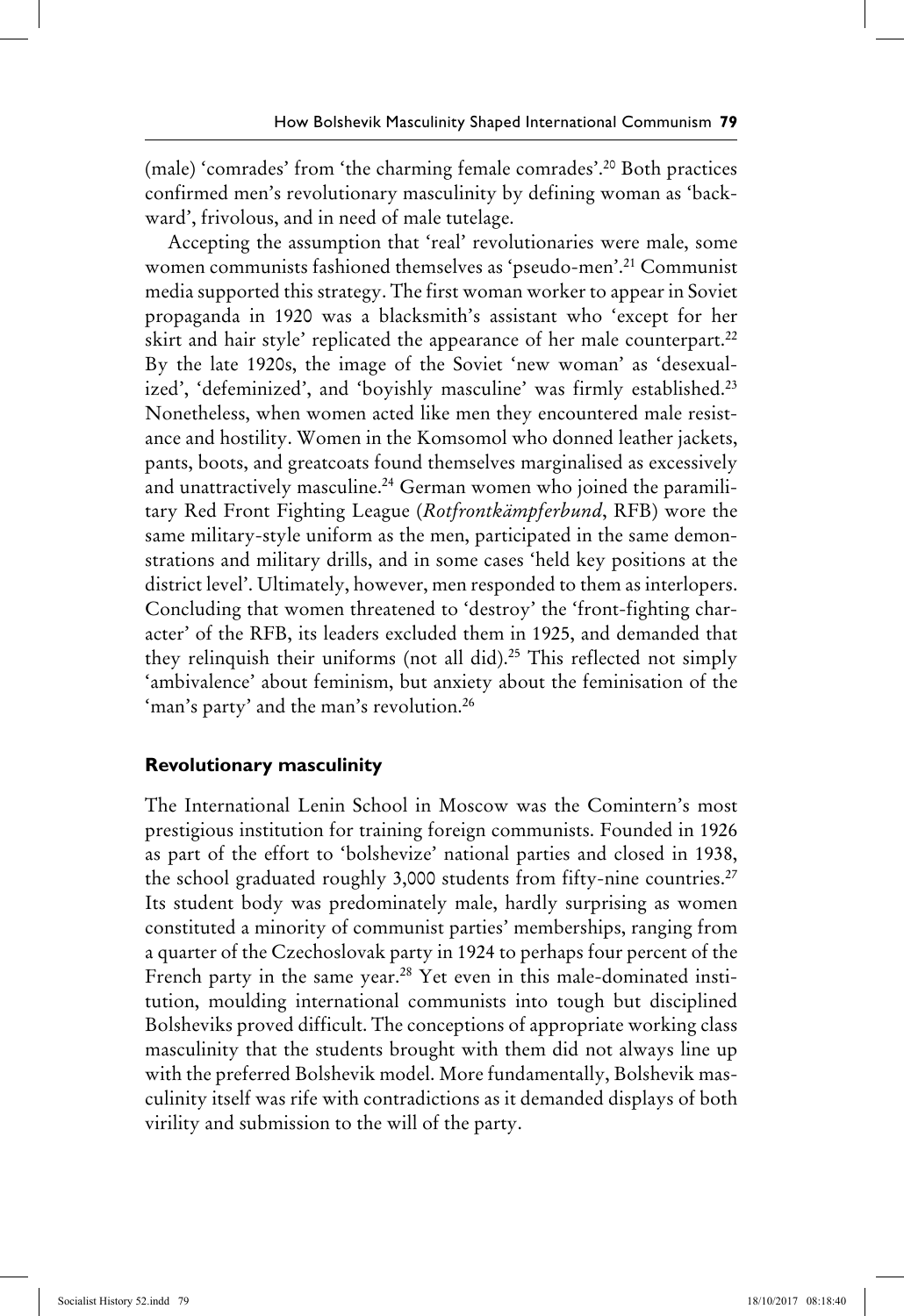The school's curriculum and culture emphasized revolutionary discipline. The 1934 'rules of conspiracy' that students affirmed in writing required them to exercise extreme caution with acquaintances and strangers, 'especially women' with whom they entered into 'intimate relations' – a regulation that underscores both the degree to which, for all the efforts to recruit women, the Lenin School remained an overwhelmingly male environment as well as the presumed dangers of undisciplined masculinity.

Violations of the rules of conspiracy and comportment – and they seem to have been common – were handled by the school authorities as evidence of political deviance. The school's rigid, abstinent code of conduct often became the flash point in conflicts between students and administrators. In his 1972 memoir *My Generation,* Welsh communist Will Paynter, who attended the school in the early 1930s, recounted that a simple 'frolic', a boisterous 'booze up' with two roommates resulted in 'a special party meeting … where we were condemned and classified as "petty bourgeois degenerates"'.29

That students violated rules against drinking and carousing is perhaps unremarkable –'boys will be boys', one might say. That is certainly how Paynter represented his 'frolic'. I would argue that the easy recourse to 'natural' male behaviour is exactly why the conflicts around alcohol and sex are worth considering: They illustrate how competing constructions of working-class masculinity could complicate efforts to define and enforce appropriately communist behaviour. While the Bolsheviks aligned themselves with and attempted to inculcate 'respectable' workingclass manhood that prized abstinence and self-discipline, working-class communists like Paynter, who was an organiser in the coal fields, saw the occasional 'booze up' as a harmless, even necessary, expression of 'rough' masculinity.

By the early 1930s, questions of masculinity became increasingly politicised as communists equated fascism, effeminacy, and homosexuality. In 1934, two years before the re-criminalisation of abortion, the Soviet state recriminalized same sex relations between men. The decision drew justification from the 'propaganda war' between fascism and communism. 30 *The Brown Book of the Hitler Terror and the Burning of the Reichstag,* written by a collective of German communists in exile, translated into twenty languages, and published in 1933 in twenty-six countries, constituted a particularly prominent weapon in this propaganda war. Debunking the myth of the Reichstag fire as the work of a communist conspiracy, the book proposed instead 'a conspiracy of homosexual Nazis'.31 It asserted that inquiries into the arsonist Marinus van der Lubbe's life 'definitely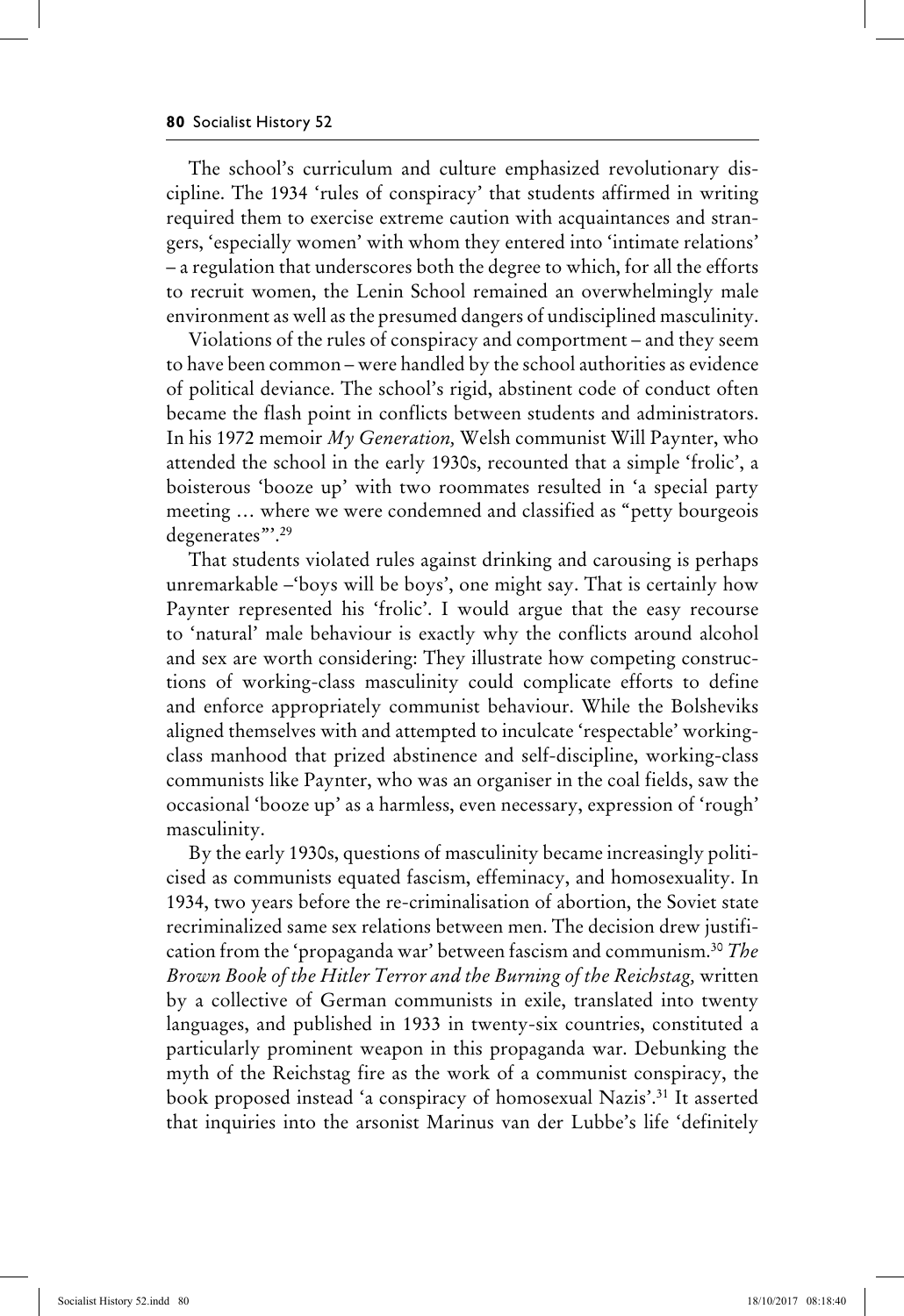established the fact that he was homosexual', and alleged that his 'homosexual relations' with Nazis made him 'willing to carry out the incendiary's part'.32 Characterising Nazi masculinity as at once brutal and effeminate, communists asserted their own disciplined but aggressive masculinity.

Defining themselves against both purportedly homosexual fascists and 'backward' women, communist men maintained a fundamental and unquestioned linkage between 'authority and masculinity'.<sup>33</sup> Their commitments to gender and sexual equality fell victim not only to ideological concerns about deflecting attention from class struggle. Admitting women and gay men as equals in the revolutionary struggle was incompatible with the equation of masculinity and revolutionary power. Thus communist men dismissed both women and homosexuals as weak or suspect revolutionaries. Long before Stalin, the communist project foundered on this naturalisation of patriarchy. Communist women sometimes tried to call attention to this blind spot, as Clara Zetkin did in 1922 at the Fourth Comintern Congress, reminding the male comrades that women 'are no worse and no more stupid than you'.<sup>34</sup> But communists never imagined world revolution as entailing a reconfiguration of masculinity. Instead, they worked to construct a revolutionary masculinity that combined ostentatious virility with submission to party discipline and, later, the patriarchal authority of Comrade Stalin.35 Before they could solve the 'woman question' and make good on the emancipatory promises of October, communists had to address the 'man question': What would communist revolution mean for masculine identity? But they, like so many revolutionaries and radicals who followed them, failed even to acknowledge that the question existed.

#### **Notes**

- 1. Steve Nelson, James R. Barrett, and Robert Ruck, *Steve Nelson, American Radical*, Pittsburgh PA 1981, p27.
- 2. Elizabeth Wood, *The Baba and the Comrade: Gender and politics in revolutionary Russia*, Bloomington IN 1997, p15.
- 3. The quotations are from: Karen Hunt and Matthew Worley, 'Rethinking British Communist Party women in the 1920s', *Twentieth Century British History* 15, no. 1 (2004), p27 (trumped); Wood, *Baba and the Comrade,*  p5 (ambivalence); Elizabeth Waters, 'In the shadow of the Comintern: The communist women's movement, 1920-43', in Sonia Kruks, Rayna Rapp, and Marilyn Blatt Young (eds), *Promissory Notes: Women in the transition to socialism*, New York 1989, p31 (gap).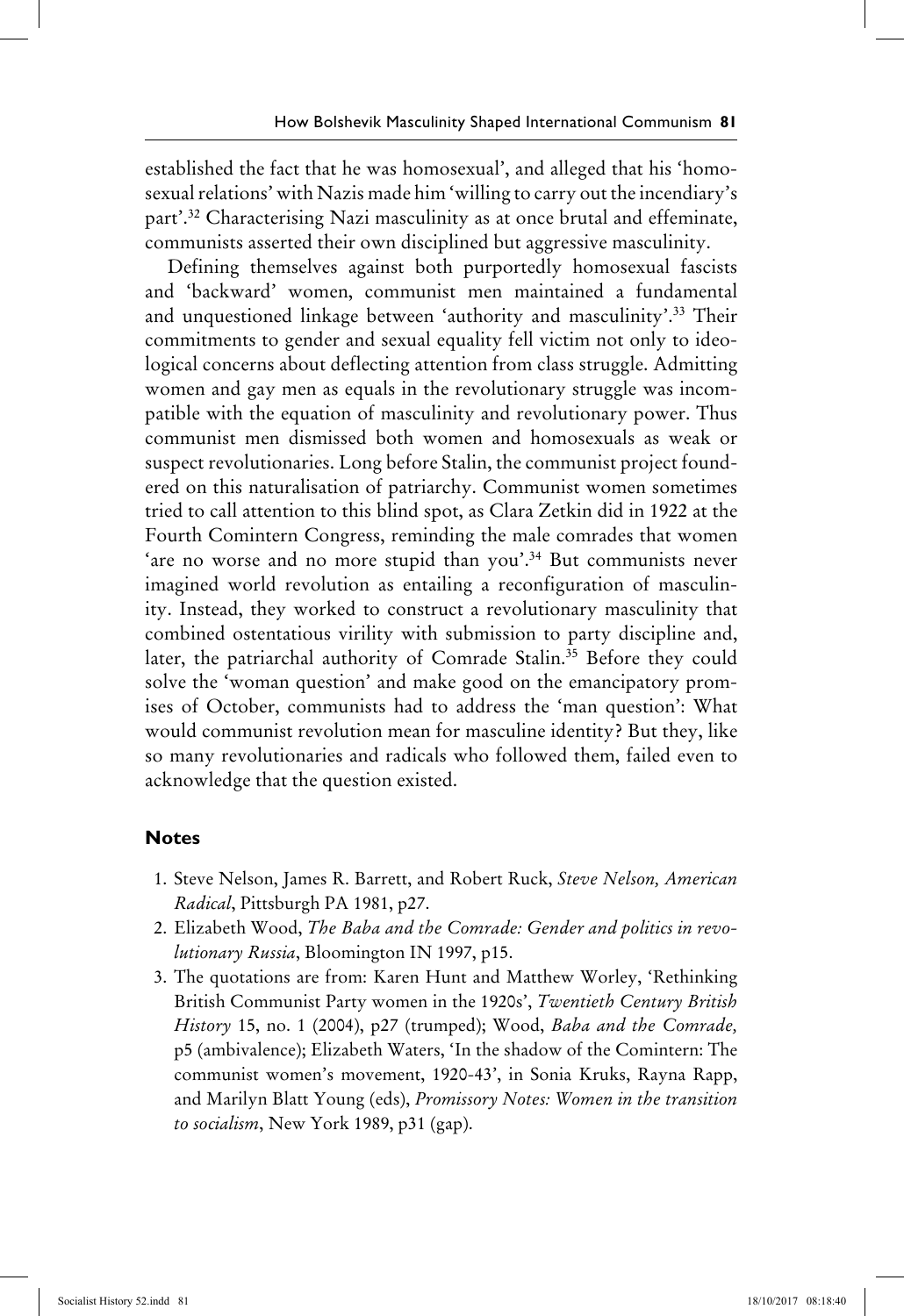- 4. August Bebel, *Woman and Socialism*, Mete L. Stern (Hebe) (trans.), New York 1910, p6.
- 5. 'Communist work among women', in John Riddell (ed.), *Toward the United Front: Proceedings of the Fourth Congress of the Communist International*, Leiden 2012, p857.
- 6. Nelson et al., *Steve Nelson,* p27.
- 7. Eric D. Weitz, 'The heroic man and the ever-changing woman: Gender and politics in European communism, 1917-1950', in Laura Frader and Sonya O. Rose (eds), *Gender and Class in Modern Europe*, Ithaca NY 1996, pp313, 351.
- 8. Quotations from Laura L. Phillips, 'Message in a bottle: Working-class culture and the struggle for revolutionary legitimacy, 1900-1929', *Russian Review* 56 (January 1997), pp25, 26. Elizabeth Waters, 'The female form in Soviet political iconography, 1917-32', in Barbara Evans Clements, et al. (eds), *Russia's Women: Accommodation, resistance, transformation*, Berkeley CA 1991, p232; Anne E. Gorsuch, '"A woman is not a man": The culture of gender and generation in Soviet Russia, 1921-1928', *Slavic Review* 55 (Fall 1996), pp644-645. Paul Michel Taillon, '"What we want is good, sober men": masculinity, respectability, and temperance in the railroad brotherhoods, c. 1870-1910', *Journal of Social History* 36, no. 2 (Winter 2002), pp319-338.
- 9. On masculinity as 'a matter of degree' see Mark Meyers, 'Feminizing fascist men: Crowd psychology, gender, and sexuality in French antifascism, 1929- 1945', *French Historical Studies* 29, no. 1 (2006), p140.
- 10. Karen Hunt, '"Strong minds, great hearts, true faith and ready hands"?: Exploring socialist masculinities before the First World War', *Labour History Review* 69, no. 2 (August 2004), p214.
- 11. Waters, 'In the shadow', p31; Choi Chatterjee, 'Ideology, gender, and propaganda in the Soviet Union: A historical survey', *Left History* 6, no. 2 (1999), pp18-19.
- 12. Marilyn Boxer, 'Rethinking the socialist construction and international career of the concept "bourgeois feminism"', *American Historical Review*  112, no. 1 (2007), p134; Bridgette Studer, 'Communism and feminism', Regan Kramer (trans.), *Clio,* 1, no. 41 (2015), pp139-152.
- 13. Wendy Z. Goldman, *Women, the State, and Revolution: Soviet family policy and social life, 1917-1936*, New York 1993, pp1-13, 48-58.
- 14. Robert F. Wheeler, 'German women and the Communist International: The case of the Independent Social Democrats', *Central European History*  8 (1975), p132; Joan Sangster, 'The Communist Party and the woman question', *Labour/Le Travail* 15 (Spring 1985), pp26-28; Hunt and Worley, 'Rethinking', p21.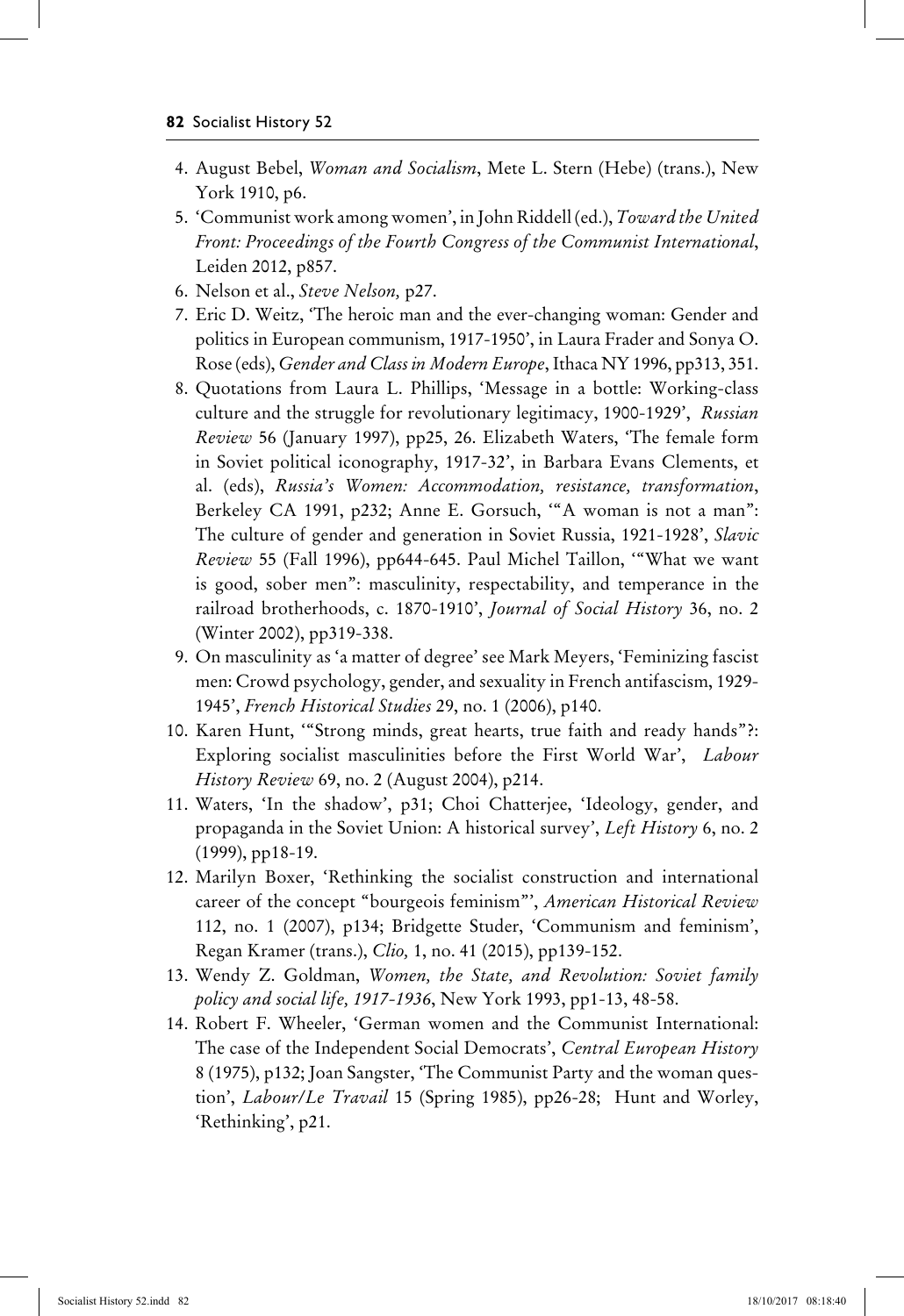- 15. Christine Bard and Jean-Louis Robert, 'The French Communist Party and women, 1920-1939', Nicole Dombrowski (trans.), in Helmut Gruber and Pamela Graves (eds), *Women and Socialism, Socialism and Women: Europe between the two World Wars*, New York 1998, pp321, 333, 338-340.
- 16. Atina Grossmann, *Reforming Sex: The German movement for birth control and abortion reform, 1920-1950*, Oxford 1995, pp79-98.
- 17. Dan Healey, *Homosexual Desire in Revolutionary Russia: The regulation of sexual and gender dissent*, Chicago 2001, pp115-124; Laurie Marhoefer, *Sex in the Weimar Republic: German homosexual emancipation and the rise of the Nazis*, Toronto 2015, pp114-115, 206-208.
- 18. Gorsuch, '"A woman'", op. cit., pp650-651. On the term *baba* see Victoria E. Bonnell, 'The representation of women in early Soviet political art', *Russian Review* 50, no. 3 (1991), p285.
- 19. Wood, *Baba and the Comrade,* p17.
- 20. Bard and Robert, 'French Communist Party', pp331-332.
- 21. The term 'pseudo-men' is from Sue Bruley, *Leninism, Stalinism, and the Women's Movement in Britain, 1920-39*, New York 1986, pp114-115 as cited in Hunt and Worley, 'Rethinking', p5.
- 22. Bonnell, 'Representation of women', p278.
- 23. Lilya Kaganovsky, *How the Soviet Man Was Unmade: Cultural fantasy and male subjectivity under Stalin*, Pittsburgh PA 2014, pp75, 73.
- 24. Gorsuch, '"A woman"', p656.
- 25. Sara Ann Sewell, 'Bolshevizing communist women: The Red Women and Girls' League in Weimar Germany', *Central European History* 45, no. 2 (June 2012), pp273, 294, 286.
- 26. Hunt and Worley, 'Rethinking', p3; Marci Shore, '*Czysto babski*: A woman's friendship in a man's revolution'*, East European Politics and Societies* 16, no. 3 (2003), p859.
- 27. This account of the Lenin School draws on Lisa A. Kirschenbaum, *International Communism and the Spanish Civil War: Solidarity and suspicion*, New York 2015, pp17-49.
- 28. Studer, 'Communism and feminism', pp128-129; Bard and Roberts, 'French Communist Party', p323; Catherine Epstein, *The Last Revolutionaries: German communists and their century*, Cambridge MA 2003, pp32-33.
- 29. Will Paynter, *My Generation*, London 1972, p54.
- 30. Healey, *Homosexual Desire*, p182.
- 31. Harry Oosterhuis, 'The "Jews" of the antifascist left: Homosexuality and socialist resistance to Nazism', *Journal of Homosexuality* 29, no. 2/3 (1995), p233.
- 32. World Committee for the Victims of German Fascism, *The Brown Book of*